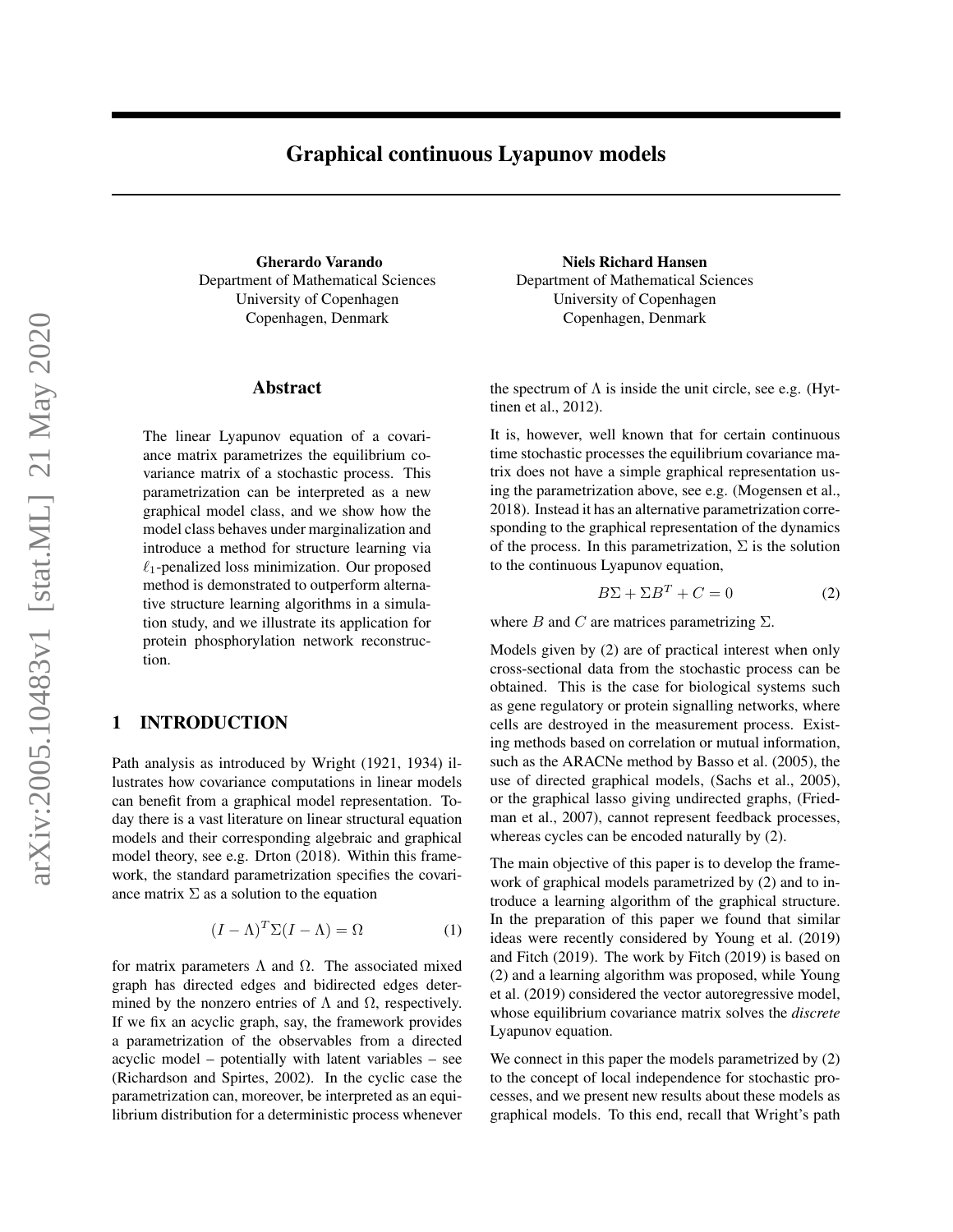analysis lead to polynomial expressions of the entries in Σ in terms of the nonzero entries in Λ and Ω. Such formulas are in modern terminology known as *trek rules*, and they explain how graphical structural constraints are encoded into  $\Sigma$ . By introducing trek seperation, [Sulli](#page-9-10)[vant et al.](#page-9-10) [\(2010\)](#page-9-10) gave, for instance, a complete graphtheoretic characterization in the acyclic case of when submatrices of  $\Sigma$  will drop rank. Another example is the half-trek criterion for generic identifiability by [Foygel](#page-9-11) [et al.](#page-9-11) [\(2012\)](#page-9-11).

In this paper we associate a mixed graph to the covariance matrix solving [\(2\)](#page-0-0) and establish a version of trek rules when  $B$  is a stable matrix. We use this to introduce a novel graphical projection yielding a parametrization of marginalized models in terms of solutions to Lyapunov equations. To fit models parametrized by [\(2\)](#page-0-0), but with an unknown graphical structure, we propose  $\ell_1$ -penalized loss minimization using either the Frobenius norm or the Gaussian log-likelihood loss. They outperformed the learning algorithm proposed by [Fitch](#page-9-9) [\(2019\)](#page-9-9) in a simulation study, and we illustrate the use of the method for protein phosphorylation network discovery using data from [Sachs et al.](#page-9-6) [\(2005\)](#page-9-6).

## 2 GRAPHICAL CONTINUOUS LYAPUNOV MODELS

We will consider models of covariance matrices determined as solutions to the Lyapunov equation [\(2\)](#page-0-0) and parametrized by the matrices  $B$  and  $C$ . Note that [\(2\)](#page-0-0) can be written in tensor product form as the linear equation

$$
(B \otimes I + I \otimes B) \text{vec}(\Sigma) = -\text{vec}(C).
$$

The eigenvalues of the *kronecker sum*  $B \otimes I + I \otimes B$  are sums of pairs of eigenvalues of B, [\(Horn and Johnson,](#page-9-12) [1991,](#page-9-12) Theorem 4.4.5). The solution to [\(2\)](#page-0-0) is thus unique if and only if the sum of any two eigenvalues of  $B$  is nonzero, in which case  $\Sigma(B, C)$  will denote the unique solution.

Some notation and terminology is needed to study so-lutions of [\(2\)](#page-0-0). Introduce  $\text{Mat}_0(p)$  as the set of  $p \times p$ matrices that do not have two eigenvalues summing to zero, and let  $Sym(p)$  denote the set of symmetric  $p \times p$ matrices. Let  $\text{Stab}(p)$  denote the set of stable  $p \times p$  matrices, that is, matrices whose eigenvalues all have a strictly negative real part. Obviously,  $\text{Stab}(p) \subseteq \text{Mat}_0(p)$ . The set of  $p \times p$  positive definite matrices is denoted PD(p).

The sparsity patterns of the parameters  $B$  and  $C$  will be encoded via a mixed graph, that is, a graph  $\mathcal{G} = ([p], E)$ with vertices  $[p] = \{1, \ldots, p\}$  and with E containing directed as well as bidirected edges. Self loops and multiple edges between two nodes are allowed. We say that a pair of matrices  $(B, C) \in Mat_0(p) \times \text{Sym}(p)$  are compatible with a mixed graph G if  $B_{ji} \neq 0$  implies  $i \rightarrow j$ and  $C_{ij} \neq 0$  implies  $i \leftrightarrow j$ . The set of G-compatible matrix pairs is denoted  $\Xi_{\mathcal{G}} \subseteq \text{Mat}_{0}(p) \times \text{Sym}(p)$ , and  $\Theta_{\mathcal{G}} = \Xi_{\mathcal{G}} \cap (\text{Stab}(p) \times \text{PD}(p)).$ 

Given a mixed graph G, the map  $(B, C) \mapsto \Sigma(B, C)$  is well defined on  $\Xi_G$  with image in Sym $(p)$ . The restriction of this map to  $\Theta_{\mathcal{G}}$  has image in PD(p), which fol-lows from Proposition [2.1](#page-2-0) below. Let  $\mathcal{M}_{\mathcal{G}} = \Sigma(\Theta_{\mathcal{G}}) \subseteq$  $PD(p)$  denote the image of  $\Theta_{\mathcal{G}}$ , which we call the *graphical continuous Lyapunov model* (GCLM) with graph G. The *extended* GCLM is  $\mathcal{M}_{\mathcal{G}}^e = \Sigma(\Xi_{\mathcal{G}})$ .

## <span id="page-1-1"></span>2.1 STOCHASTIC PROCESSES AND LOCAL INDEPENDENCE

To motivate  $(2)$  consider the *p*-dimensional Ornstein-Uhlenbeck process given as a solution to the stochastic differential equation

<span id="page-1-0"></span>
$$
dX_t = B(X_t - a)dt + DdW_t \tag{3}
$$

where B and D are  $p \times p$  matrices,  $a \in \mathbb{R}^p$  and  $W_t$  is a standard Brownian motion in  $\mathbb{R}^p$ . If B is a stable matrix, [\(3\)](#page-1-0) has a Gaussian equilibrium distribution with covariance matrix  $\Sigma(B,DD^T)$ , see e.g. [\(Jacobsen, 1991,](#page-9-13) Theorem 2.12). Thus solutions of [\(2\)](#page-0-0) arise as equilibrium covariances for continuous time stochastic processes.

We call [\(3\)](#page-1-0) a structural causal stochastic differential equation if it adequately captures effects of interventions, see [\(Sokol and Hansen, 2014\)](#page-9-14). In this case the directed part of the mixed graph  $G$  – introduced above in terms of  $B$  – represents direct causal effects. Moreover, if there is no directed edge from  $i$  to  $j$ , the corresponding coordinates of the stochastic process satisfy an infinitesimal conditional independence, and we say that  $X_t^j$  is locally independent of  $X_t^i$ . The directed part of  $G$  is, by Definition 12 in [Mogensen et al.](#page-9-5) [\(2018\)](#page-9-5), also identical to the local independence graph determined by [\(3\)](#page-1-0).

If  $C = DD<sup>T</sup>$  is diagonal, the local independence graph has the global Markov property for local independence, see [Mogensen et al.](#page-9-5) [\(2018\)](#page-9-5), who also gave a learning algorithm for partially observed systems. That general algorithm learns an equivalence class of local independence graphs by local independence queries. In the specific case of solutions to [\(3\)](#page-1-0), the equilibrium covariance matrix also carries information about the local independence graph as encoded via the Lyapunov equation. As we will show below, graphical representations of the marginalization of the equilibrium covariance matrix requires a new graphical projection that introduces additional bidirected edges, but in any case, at least for diagonal  $C$ , the directed edges of  $\mathcal G$  have an interpretation as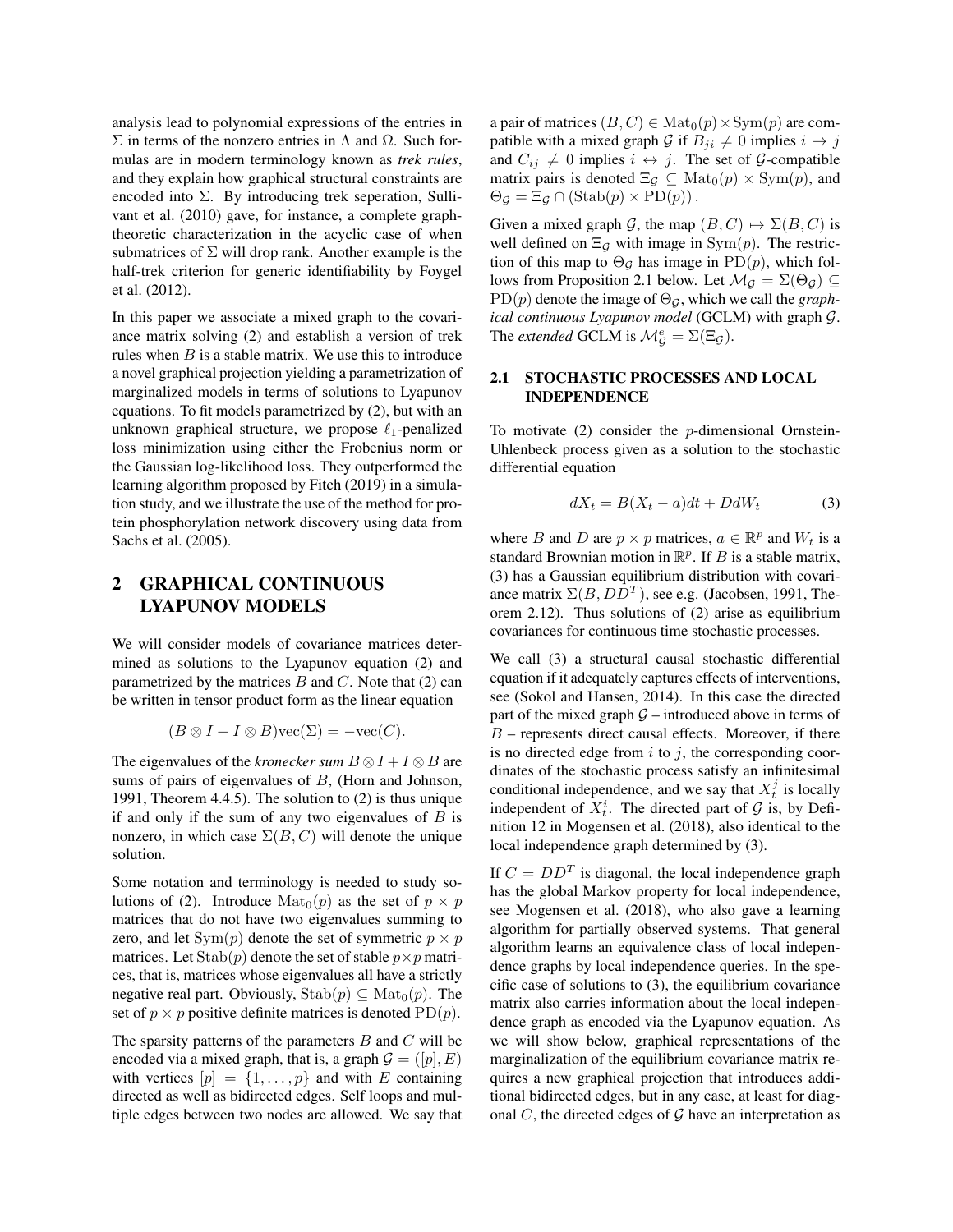local dependences – and even direct causal effects if [\(3\)](#page-1-0) is a structural causal stochastic differential equation.

#### 2.2 TREKS

To obtain a graphical representation of  $\Sigma = \Sigma(B, C) \in$  $\mathcal{M}_{\mathcal{G}}$  for a mixed graph  $\mathcal{G}$  we introduce

<span id="page-2-1"></span>
$$
\Sigma(s) = \int_0^s e^{uB} Ce^{uB^T} du.
$$
 (4)

The following is a well known result, see [\(Jacobsen,](#page-9-13) [1991\)](#page-9-13) or [\(Fitch, 2019,](#page-9-9) Theorem 2), but we include it for completeness.

<span id="page-2-0"></span>**Proposition 2.1.** *For*  $(B, C) \in \Theta_G$ 

$$
\Sigma(B, C) = \lim_{s \to \infty} \Sigma(s) = \int_0^\infty e^{uB} C e^{uB^T} du.
$$
 (5)

*Proof.* First note that stability of B ensures that the solution to the Lyapunov equation is unique. It also ensures that the integral in [\(5\)](#page-2-1) is convergent. We see that if  $\Sigma$  is given by the r.h.s. of [\(5\)](#page-2-1) then

$$
B\Sigma + \Sigma B^T = \int_0^\infty B e^{uB} C e^{uB^T} + e^{uB} C e^{uB^T} B^T du
$$
  
= 
$$
\int_0^\infty \frac{d}{du} e^{uB} C e^{uB^T} du = -C,
$$

which shows that  $\Sigma$  solves [\(2\)](#page-0-0).

The representation [\(5\)](#page-2-1) implies that  $\Sigma$  is positive definite if C is, which shows that  $\mathcal{M}_G \subseteq \text{PD}(p)$  as claimed above.

A *trek* from *i* to *j*, denoted  $i \rightsquigarrow j$ , is a walk of the form

$$
\tau: \underbrace{i \leftarrow \cdots \leftarrow i_1}_{n(\tau)} \leftarrow k \leftrightarrow l \to \underbrace{j_1 \to \cdots \to j}_{m(\tau)}
$$

where  $k, l \in [p]$  are connected by a bidirected edge. Thus a trek consists of a left hand side, which is a directed walk  $k \to i_1 \to \ldots \to i$  of length  $n(\tau)$ , and a right hand side, which is a directed walk  $l \rightarrow j_1 \rightarrow \ldots \rightarrow j$  of length  $m(\tau)$ . Those two walks are connected by the bidirected edge  $k \leftrightarrow l$ . For every trek  $i \leadsto j$  there is a reversed trek,  $j \leftrightarrow i$ , corresponding to interchanging the roles of the left and right hand sides of the trek. Note that  $n(\tau) = 0$ with  $i = k$  as well as  $m(\tau) = 0$  with  $j = l$  are allowed. Define also

$$
\kappa(s,\tau)=\frac{s^{(n(\tau)+m(\tau)+1)}}{(n(\tau)+m(\tau)+1)n(\tau)!m(\tau)!}
$$

for any trek  $\tau$  and  $s \in \mathbb{R}$ , and introduce for  $(B, C) \in \Theta_{\mathcal{G}}$ and a trek  $\tau$  the *trek weight* 

$$
\omega(B, C, \tau) = C_{k,l} \prod_{g \to h \in \tau} B_{hg}.
$$

<span id="page-2-2"></span>**Proposition 2.2.** *For*  $(B, C) \in \Theta_G$ 

$$
\Sigma(s)_{ij} = \sum_{\tau \in \mathcal{T}(i,j)} \kappa(s,\tau)\omega(B,C,\tau)
$$

*where*  $\mathcal{T}(i, j)$  *denotes the set of all treks from i to j.* 

*Proof.* Using the series expansion of the matrix exponential we find that

$$
\Sigma(s)_{ij} = \int_0^s \sum_{n=0}^{\infty} \sum_{m=0}^{\infty} \sum_{k,l=1}^p \frac{t^n t^m}{n! m!} (B^n)_{ik} C_{kl} (B^m)_{jl} dt
$$
  
= 
$$
\sum_{n=0}^{\infty} \sum_{m=0}^{\infty} \sum_{k,l=1}^p \frac{s^{(n+m+1)}}{(n+m+1) n! m!} (B^n)_{ik} C_{kl} (B^m)_{jl}
$$
  
= 
$$
\sum_{\tau \in \mathcal{T}(i,j)} \kappa(s, \tau) \omega(B, C, \tau).
$$

The following corollary is an immediate consequence of Propositions [2.1](#page-2-0) and [2.2.](#page-2-2)

<span id="page-2-3"></span>**Corollary 2.3.** *If*  $\Sigma \in \mathcal{M}_{\mathcal{G}}$  *and there is no trek from i to j* in G then  $\Sigma_{ij} = 0$ .

#### <span id="page-2-4"></span>2.3 MARGINALIZATION

 $\Box$ 

Let  $\Sigma$  be a  $p' \times p'$  matrix that solves the Lyapunov equation for given  $B$  and  $C$ , and suppose that we only observe variables corresponding to the top left  $p \times p$  block,  $\Sigma_{11}$ , for  $p < p'$ . Writing out the Lyapunov equation in block matrix form gives four coupled equations. The one corresponding to  $\Sigma_{11}$  is the Lyapunov equation

$$
B_{11}\Sigma_{11} + \Sigma_{11}B_{11}^T + \tilde{C} = 0 \tag{6}
$$

with  $\tilde{C} = B_{12} \Sigma_{21} + \Sigma_{12} B_{12}^T + C_{11}$ .

When C is symmetric so is  $\tilde{C}$ , but there is no guarantee that it is positive definite even if C is so, nor that  $B_{11}$ is stable if B is so. What we can show is that if  $\Sigma$  is a GCLM then  $\Sigma_{11}$  is an extended GCLM. To do so we will introduce a graphical projection map.

For  $\mathcal{G} = ([p'], E)$  a mixed graph let  $\mathcal{G}[p] = ([p], E[p])$ denote the projection onto the first  $p < p'$  vertices defined as follows: for  $i, j \in [p]$ 

- $i \to j \in E[p]$  if  $i \to j \in E$
- $i \leftrightarrow j \in E[p]$  if  $i \leftrightarrow j \in E$
- $i \leftrightarrow j \in E[p]$  if for some  $k > p$  there is a trek from i to j of the forms  $i \leftarrow k \rightsquigarrow j$  or  $i \rightsquigarrow k \rightarrow j$

Thus the projected graph retains all edges in  $G$  between vertices in  $[p]$ . In addition, it has bidirected edges between vertices  $i, j \in [p]$  that are connected by a trek containing a vertex not in  $[p]$ , which is directly connected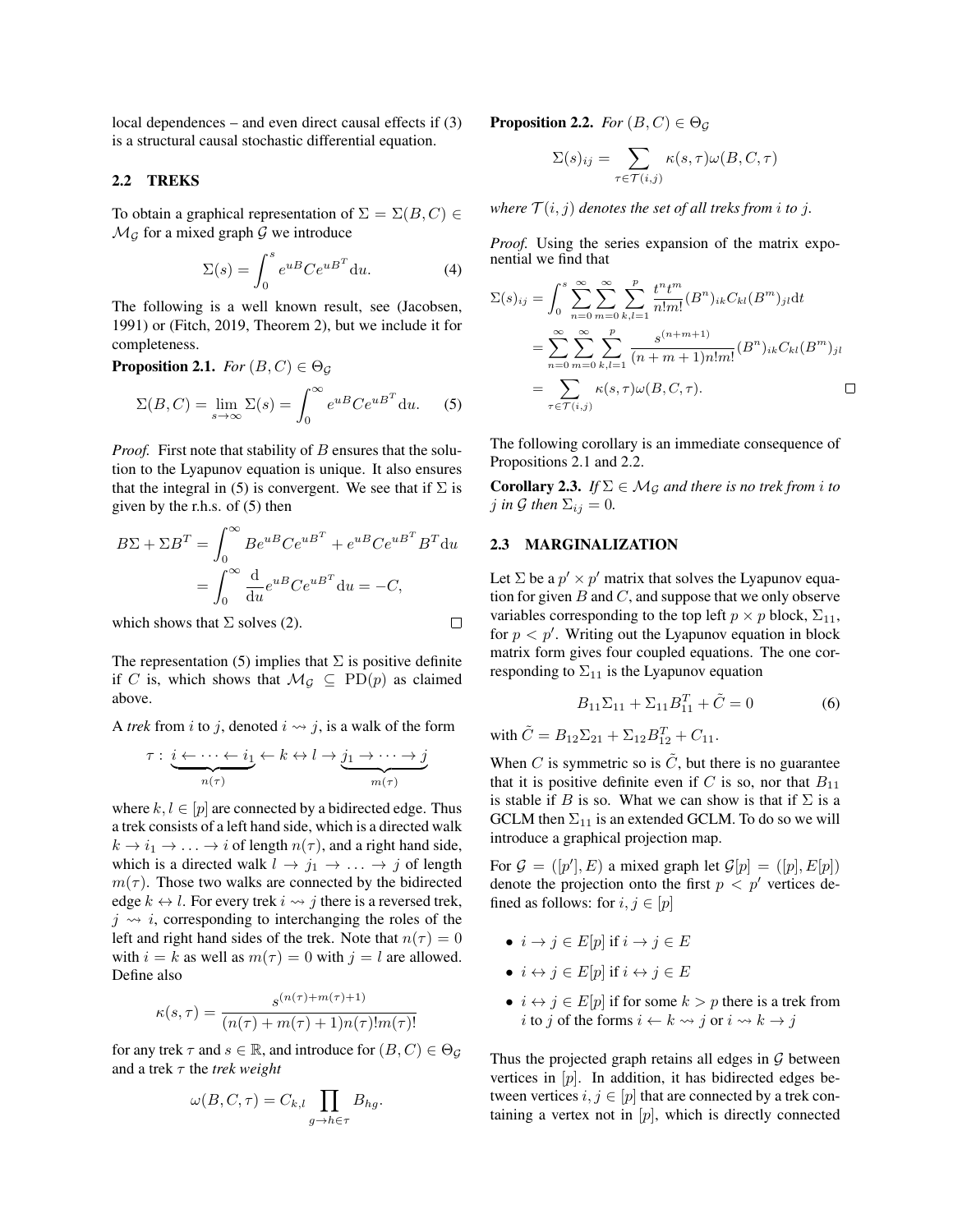

<span id="page-3-0"></span>Figure 1: Mixed graphs representing a GCLM with  $p =$ 5 nodes (A) and the extended GCLM (B) obtained by marginalization of (A). The larger model (A) has  $C = I$ and the nonzero entries of  $B$  are shown as edge weights for the directed edges. The marginalized model (B) has the same directed edge weights and the nonzero entries of  $C$  are shown as edge weights for the bidirected edges.

to either  $i$  or  $j$  in the trek. It should be noted that this *is not* a standard latent graph projection. For once, only bidirected arrows are added.

**Proposition 2.4.** *If*  $\Sigma \in \mathcal{M}_{\mathcal{G}}$  *and*  $B_{11} \in \text{Mat}_{0}$  *then*  $\Sigma_{11} \in \mathcal{M}_{\mathcal{G}[p]}^e$ .

*Proof.* It is clear from the definitions that  $B_{11}$  fulfills the  $\mathcal{G}[p]$ -compatibility requirement. Observe then that

$$
\tilde{C}_{ij} = C_{ij} + \sum_{k=p+1}^{p'} (B_{ik} \Sigma_{kj} + \Sigma_{ik} B_{jk}),
$$

which is symmetric in i and j. If  $C_{ij} \neq 0$  then  $i \leftrightarrow j$ . If  $\tilde{C}_{ij} \neq 0$ , but  $C_{ij} = 0$ , then there is a  $k > p$  such that  $B_{ik}\Sigma_{kj} \neq 0$  or  $\Sigma_{ik}B_{jk} \neq 0$ . In the first case this means that  $\Sigma_{ki} \neq 0$ , and by Corollary [2.3](#page-2-3) there is a trek from k to j. Now as  $B_{ik} \neq 0$  as well, we can extend the trek to the left with the edge  $k \to i$ , and  $i \leftrightarrow j$  by the definition of  $\mathcal{G}[p]$ . A similar argument applies if  $\Sigma_{ik}B_{jk} \neq 0$ .

In conclusion,  $(B_{11}, \tilde{C})$  is  $\mathcal{G}[p]$ -compatible, and since it is assumed that  $B_{11} \in \text{Mat}_0$  we have that

$$
\Sigma_{11} = \Sigma(B_{11}, \tilde{C}) \in \mathcal{M}_{\mathcal{G}[p]}^e.
$$

### 2.4 EXAMPLE

Consider the GCLM with  $\mathcal G$  as given by (A) in Figure [1.](#page-3-0) In this example  $p = 5$  and the only bidirected edges are self loops. The directed part of  $G$  is the local independence graph of the stochastic process, see Section [2.1.](#page-1-1)

The specific model has

$$
B = \left( \begin{array}{ccccc} -1 & 1 & \cdot & \cdot & \cdot & \cdot \\ -1 & \cdot & 0.2 & \cdot & \cdot & \cdot \\ \cdot & \cdot & -1 & -0.5 & \cdot \\ \cdot & \cdot & \cdot & -1 & 1 \\ \cdot & \cdot & 1 & \cdot & -1 \end{array} \right)
$$

and  $C = I_5$  the identity matrix. The eigenvalues of B are

$$
-1.79
$$
,  $-0.60 \pm 0.69i$ , and  $-0.50 \pm 0.87i$ ,

with all real parts strictly negative, whence  $B$  is stable. The graphical projection when projecting away node 5 is shown in Figure [1](#page-3-0) (B). The only directed edge out of 5 is  $5 \rightarrow 4$ , and it follows from the projection map that the added bidirected edges are  $4 \leftrightarrow 1$ ,  $4 \leftrightarrow 2$  and  $4 \leftrightarrow 3$ . In this example,  $B_{11}$  is, in fact, still a stable matrix, and by solving the Lyapunov equation in terms of  $B$  and  $C$  the  $\ddot{C}$  matrix was computed to be

$$
\tilde{C} = \left( \begin{array}{cccc} 1 & . & . & 0.05 \\ . & 1 & . & 0.07 \\ . & . & 1 & 0.20 \\ 0.05 & 0.07 & 0.20 & 1.60 \end{array} \right).
$$

The graphical projection in Figure [1](#page-3-0) (B) should be compared to the graphical projection of the local independence graph, [\(Mogensen and Hansen, 2020;](#page-9-15) [Mogensen](#page-9-5) [et al., 2018\)](#page-9-5), which introduces a directed edge from node 3 to node 4 instead of the three bidirected edges. That projection represents local independences of the marginalized nodes [\(Mogensen and Hansen, 2020\)](#page-9-15). We have not developed a notion of separation for the mixed graph in Figure [1](#page-3-0) (B), and it does not represent local independence among the marginalized nodes directly. However, its representation of the parametrization of the marginalized equilibrium covariance matrix allows us to read of direct causal effects among the observed nodes when the model of all nodes is a structural causal stochastic differential equation.

## 3 STRUCTURE RECOVERY

We propose minimizing an  $\ell_1$ -penalized loss to estimate the directed part of a GCLM as given by the  $B$  matrix in [2.](#page-0-0) The C matrix will be held diagonal.

Specifically, we suggest estimating  $(B, C)$  by solving the following optimization problem for a generic differentiable loss function  $L: \text{PD}(p) \to \mathbb{R}$ :

<span id="page-3-1"></span>minimize 
$$
L(\Sigma(B, C)) + \lambda \rho_1(B) + \kappa ||C - I_p||_F^2
$$
  
subject to *B* stable and *C* diagonal, (7)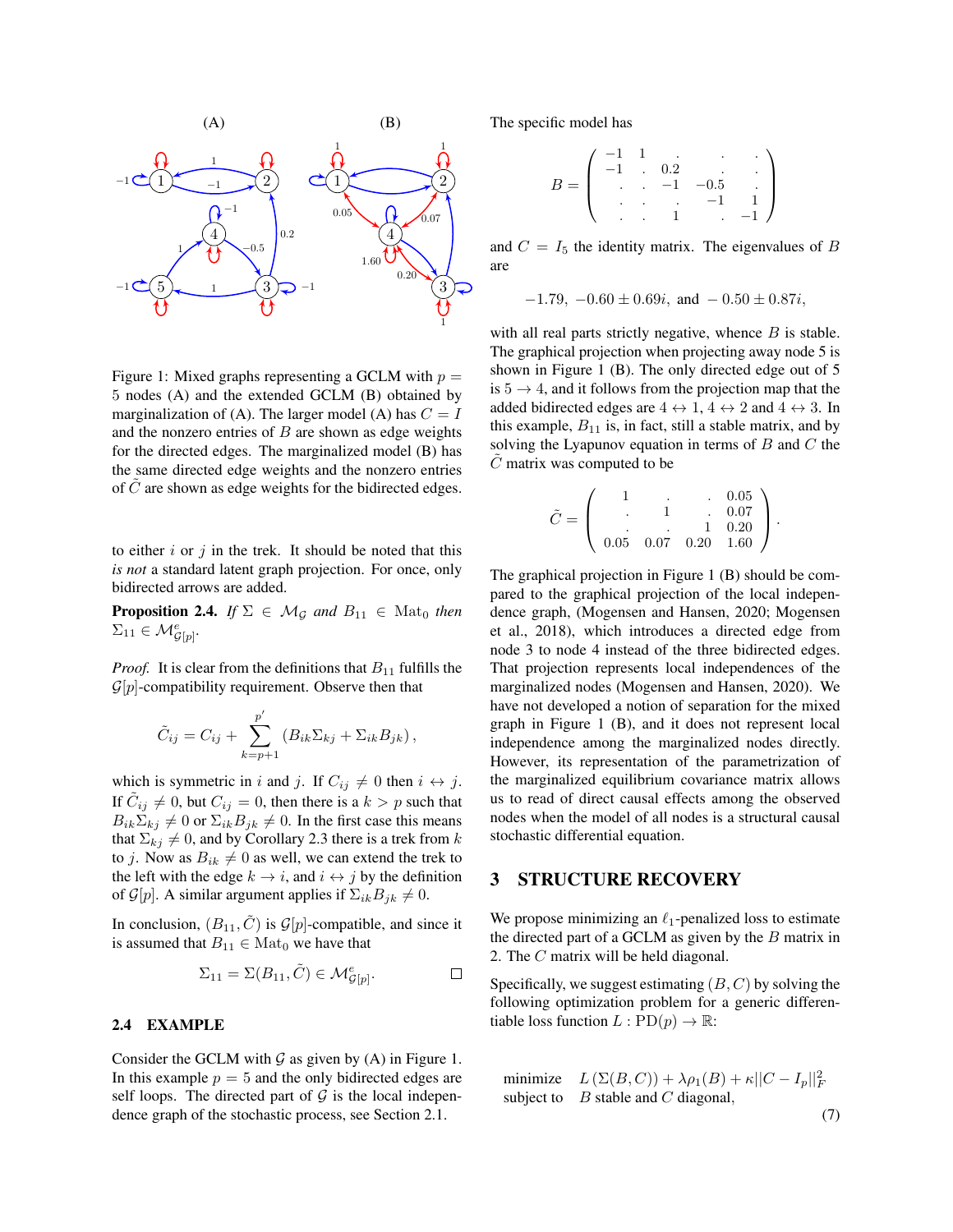where  $\lambda, \kappa \geq 0$  are regularization parameters and  $\rho_1(B) = \sum_{i \neq j} |B_{ij}|$  is the 1-norm of the off-diagonal entries of B. The penalization term involving the Frobenius norm of the difference between  $C$  and the identity matrix is necessary, since the pair  $(B, C)$  can only be identified up to a multiplicative constant. Letting  $\kappa = +\infty$ , we obtain as a special case an estimator of B with  $C = I_p$  fixed. Smaller values of  $\kappa$  allow for C matrices with diverging diagonal entries.

Examples of loss functions are the negative Gaussian log-likelihood

$$
\log \det \Sigma + \operatorname{tr}\left(\hat \Sigma \Sigma^{-1}\right),
$$

and the squared Frobenius loss

$$
\|\Sigma - \hat{\Sigma}\|_F^2 = \sum_{i,j} \left(\Sigma_{ij} - \hat{\Sigma}_{ij}\right)^2,
$$

for a given positive semi-definite matrix  $\Sigma$ .

We use a variation of the proximal gradient algorithm for solving [\(7\)](#page-3-1), see [\(Parikh and Boyd, 2014\)](#page-9-16), even though the optimization problem is in general nonconvex. The proximal operator for  $\ell_1$ -penalization is soft-thresholding  $(S_t(x) = sign(x) (|x| - t)$ , and each iteration of the algorithm amounts to

$$
C^{(k)} = C^{(k-1)} - st\kappa(C^{(k-1)} - I_p)
$$
  
-  $st(\nabla_C L(\Sigma(B^{(k-1)}, C^{(k-1)})))$   

$$
B^{(k)} = S_{sr\lambda} \left( B^{(k-1)} - sr\nabla_B L(\Sigma(B^{(k-1)}, C^{(k-1)}))) \right),
$$

where soft-thresholding of a matrix is defined elementwisely. The global step size  $s$  is chosen using line search as in [Beck and Tabulle](#page-8-1) [\(2010\)](#page-8-1) once the independent steps t and r have been chosen small enough that  $C^{(k)}$  is positive definite and  $B^{(k)}$  is stable.

Detailed pseudo-code of our proposed proximal gradient based algorithm is given as Algorithm [1.](#page-5-0)

The gradients with respect to  $B$  and  $C$  can be obtained with the cost of solving one additional Lyapunov equation as shown in the following proposition.

**Proposition 3.1.** *The gradient of*  $L(\Sigma(B, C))$  *with respect to* (B, C) *can be computed as follows,*

$$
\nabla_B(L(\Sigma(B,C))) = 2\Sigma(B,C)\Sigma(B^t, \nabla L),
$$
  
\n
$$
\nabla_C(L(\Sigma(B,C))) = 2\Sigma(B^t, \nabla L),
$$

*where*  $\nabla L$  *denotes the gradient of*  $\Sigma \mapsto L(\Sigma)$ *.* 

*Proof.* Similar to Malagò et al. [\(2018\)](#page-9-17) we differentiate

the Lyapunov equation and we obtain:

$$
B\frac{\partial \Sigma(B,C)}{\partial B_{ij}} + \frac{\partial \Sigma(B,C)}{\partial B_{ij}}B^t + Q_{(i,j)}(B,C) = 0,
$$
  

$$
Q_{(i,j)}(B,C) = E_{(i,j)}\Sigma(B,C) + \Sigma(B,C)E_{(j,i)},
$$

where  $(E_{(i,j)})_{kl} = \delta_{ik}\delta_{jl}$  with  $\delta_{ij}$  the usual Kronecker delta. The Jacobian components are thus solutions of Lyapunov equations,

<span id="page-4-0"></span>
$$
\frac{\partial \Sigma(B,C)}{\partial B_{i,j}} = \Sigma(B, Q_{(i,j)}(B,C)). \tag{8}
$$

Thanks to [\(8\)](#page-4-0) we can compute the gradient of any function, which is a composition of  $\Sigma(B, C)$  and a differentiable function over the cone of positive definite matrices  $L: \text{PD}(p) \to \mathbb{R}$ , as

<span id="page-4-1"></span>
$$
\frac{\partial L\left(\Sigma(B,C)\right)}{\partial B_{ij}} = \text{tr}\left(\Sigma(B,Q_{(i,j)})\frac{\partial L(\Sigma(B,C))}{\partial \Sigma}\right). \quad (9)
$$

We note now that, for fixed stable  $B$ ,  $\Sigma(B, \cdot)$  is a linear operator on the symmetric matrices with adjoint operator given by  $\Sigma(B^t, \cdot)$  [\(Bhatia, 1997\)](#page-8-2). That is,

$$
\text{tr}(\Sigma(B,C)D) = \text{tr}(C\Sigma(B^t,D)).
$$

Thus from [\(9\)](#page-4-1) we obtain the desired expression for the gradient,

$$
\frac{\partial L\left(\Sigma(B,C)\right)}{\partial B_{ij}} = \text{tr}\left(Q_{(i,j)}\Sigma\left(B^t, \nabla L\right)\right)
$$

$$
= \left(2\Sigma(B,C)\Sigma(B^t, \nabla L)\right)_{ij}.
$$

The formula for  $\nabla_C (L(\Sigma(B,C)))$  can be obtained analogously.  $\Box$ 

The Lyapunov equations are solved by the Bartels-Stewart algorithm [\(Bartels and Stewart, 1972\)](#page-8-3) as implemented in LAPACK [\(Anderson et al., 1999\)](#page-8-4). The Bartels-Stewart algorithm consists of computing the Schur decomposition of the matrix  $B$  and then solving a simplified equation by back-substitution. Observe that to solve the additional Lyapunov equation in the gradient equation the Schur decomposition of  $B$  can be used and thus it is only computed once in each iteration (in line [15](#page-5-1) in Algorithm [1\)](#page-5-0). Moreover, it is immediate to check the stability of B from the diagonal elements of its Schur canonical form. The run time complexity of one step of the Algorithm [1](#page-5-0) is thus  $\mathcal{O}(p^3)$ .

#### 3.1 REGULARIZATION PATHS

As for lasso, [\(Friedman et al., 2010\)](#page-9-18), and graphical lasso, [\(Friedman et al., 2007\)](#page-9-7), problem [\(7\)](#page-3-1) is to be solved for a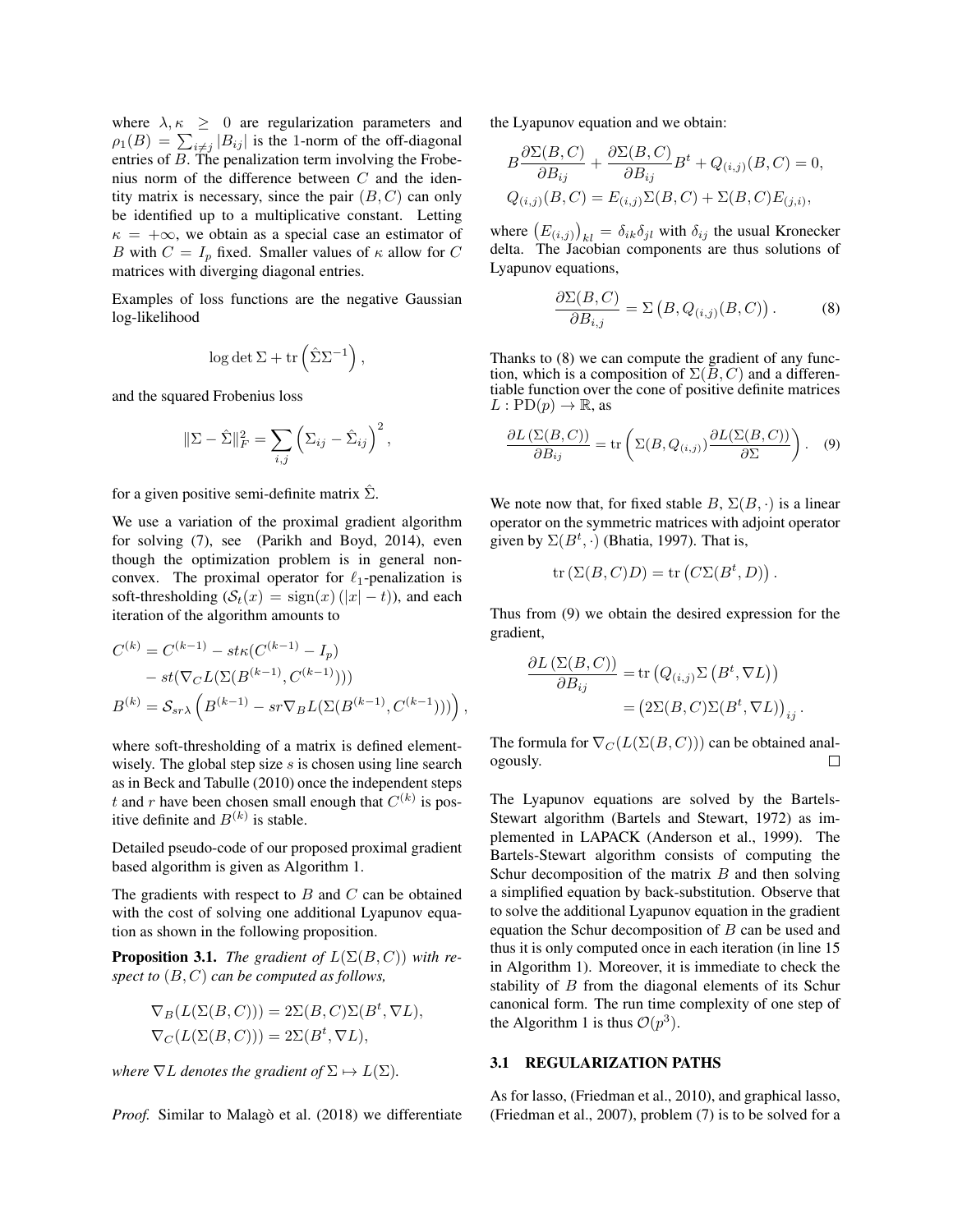Algorithm 1 Proximal gradient algorithm for minimization of  $\ell_1$ -penalized loss

<span id="page-5-0"></span>**input:**  $L: \text{PD}(p) \to \mathbb{R}$  differentiable,  $B_0 \in \text{Stab}(p)$ ,  $M \in \mathbb{N}, \varepsilon, \lambda, \kappa > 0, \alpha \in (0, 1)$ 1:  $B = B_0, C = I_p$ 2:  $\Sigma = \Sigma(B, C)$ 3: repeat 4:  $f = L(\Sigma) + \kappa ||C - I_p||_F^2$ 5:  $g = \lambda \rho_1(B)$ 6:  $D = \Sigma(\dot{B}^t, \nabla L)$ 7:  $\nabla_C = 2 \operatorname{diag}(D) + 2\kappa (C - I_p)$ <br>8:  $\nabla_B = 2\Sigma D$ 8:  $\nabla_B = 2\Sigma D$ <br>9:  $t = \max\{0\}$  $t = \max\{0 \le u \le 1 : C - u\nabla_C \in \text{PD}(p)\}\$ 10:  $r = \max\{0 \le u \le 1 : \mathcal{S}_{u\lambda}(B - u\nabla_B) \in \text{Stab}(p)\}\$ 11:  $s = 1$ <br>12: **loop** loop  $13:$  $B' = S_{sr\lambda}(B - sr\nabla_B)$  $14:$  $v' = C - \dot{s}t\nabla_C$  $15:$  $'=\Sigma(B',C')$ 16:  $\mathcal{O}'=L(\Sigma')+\kappa||C-I_p||_F^2$  $17:$  $\ell' = \lambda \rho_1(B')$ 18:  $\nu = \frac{1}{2s}(\frac{1}{r}||B - B'||_F^2 + \frac{1}{t}||C - C'||_F^2)$  $+\operatorname{tr}((B'-B)\nabla_B)+\operatorname{tr}((C'-C)\nabla_C)$ 19: if  $f' + g' \leq f + g$  and  $f' \leq f + \nu$  then 20: break 21: else 22:  $s = \alpha s$ <br>23: **end if** end if 24: end loop 25:  $\delta = (f + g - f' - g')$ 26:  $\Sigma = \Sigma', B = B', f = f'$ 27: until  $k > M$  or  $\delta < \varepsilon$ output:  $B, C, \Sigma$  such that  $\Sigma = \Sigma(B, C)$ 

sequence of regularization parameters  $\lambda_1 < \lambda_2 < \ldots <$  $\lambda_k$ . We have implemented the natural continuation algorithm where the solution  $(B_{i-1}, C_{i-1})$  for  $\lambda = \lambda_{i-1}$  is used as initial value of Algorithm [1](#page-5-0) for  $\lambda = \lambda_i$ . Note, however, that contrary to e.g. glmnet, [\(Friedman et al.,](#page-9-18) [2010\)](#page-9-18), our continuation algorithm starts from a dense estimate and moves along the regularization parameters in increasing order toward sparser and sparser solutions. There is no immediate reason for this choice as the regularization path could be computed, in principle, from sparse to dense solutions as in the classical lasso and graphical lasso paths. However we empirically observed that better results were obtained using an increasing sequence of regularization parameters.

#### 3.2 DIRECT LASSO PATH

[Fitch](#page-9-9) [\(2019\)](#page-9-9) suggests estimating  $B$  as a sparse, approximate solution to the Lyapunov equation for  $\Sigma$  fixed and equal to the empirical covariance matrix,  $\Sigma$ . For fixed  $\lambda$ the estimate is the solution to the lasso problem

minimize  $||B\hat{\Sigma} + \hat{\Sigma}B^t + C||_F^2 + \lambda \rho_1(B).$  (10)

for a fixed C. In [Fitch](#page-9-9) [\(2019\)](#page-9-9) all the entries of the B matrix are actually penalized, and not only the off-diagonal entries as in Equation [\(10\)](#page-5-2).

The resulting *direct lasso path* for a sequence of regularization parameters can be computed easily by either coordinate descent, [\(Friedman et al., 2010\)](#page-9-18), or least angle regression, [\(Efron et al., 2004\)](#page-9-19).

## 4 SIMULATIONS

<span id="page-5-1"></span>We carried out a simulation study to evaluate the performance of our proposed estimator and algorithm. The metrics used focus on recovery of the underlying oriented part of the graph. Performance was evaluated for Algorithm [1](#page-5-0) using the negative Gaussian log-likelihood (mloglik-inf and mloglik-0.01) as well as the Frobenius loss (frob-inf). For mloglik-inf and frob-inf we fixed  $C = I_p$  (that is,  $\kappa = +\infty$ ) while for mloglik-0.01 we fixed  $\kappa = 0.01$  in Algorithm [1.](#page-5-0) The obtained paths were compared to the results for the direct lasso path (lasso), the graphical lasso (glasso) for undirected structure recovery [\(Fried](#page-9-7)[man et al., 2007\)](#page-9-7), and the simpler covariance thresholding method (covthr) [\(Sojoudi, 2016\)](#page-9-20).

Each GCLM was generated by simulating a stable matrix B with entries  $B_{ij} = \omega_{ij} \varepsilon_{ij}$  for  $i \neq j$  and  $B_{ii} =$  $-\sum_{j\neq i}|B_{ij}| - |\varepsilon_{ii}|$  where  $\omega_{ij} \sim \text{Bernoulli}(d)$  and  $\varepsilon_{ij} \sim N(0, 1)$ . Moreover, we generated diagonal C matrices with  $C_{ii}$  ∼ Uniform([0,1]). Note that each such  $(B, C)$  pair has a corresponding mixed-graph G whose only bidirected edges are  $i \leftrightarrow i$  and whose directed edges are generated independently and with uniform probability  $d$ .

We generated models of sizes  $p = 10, \ldots, 100$  and with edge probabilities  $d = \frac{k}{p}$  with  $k \in \{1, 2, 3, 4\}$ . For each pair  $(p, k)$  we generated 100 GCLMs as described above and applied the different structure recovery methods using  $N = 1000$  observations from a multivariate Gaussian distribution with covariance matrix solving the Lyapunov equation.

To further explore the stability of the structure recovery under different levels of marginalization, we considered the problem of recovering the directed part of the graph  $\mathcal{G}[10]$  for the first 10 coordinates. This simulation scenario corresponds to marginalized models, as described in Section [2.3.](#page-2-4)

#### <span id="page-5-2"></span>4.1 DETAILS OF THE COMPARED METHODS

For each method but covthr we obtained a solution path along a log-regular sequence of 100 regularization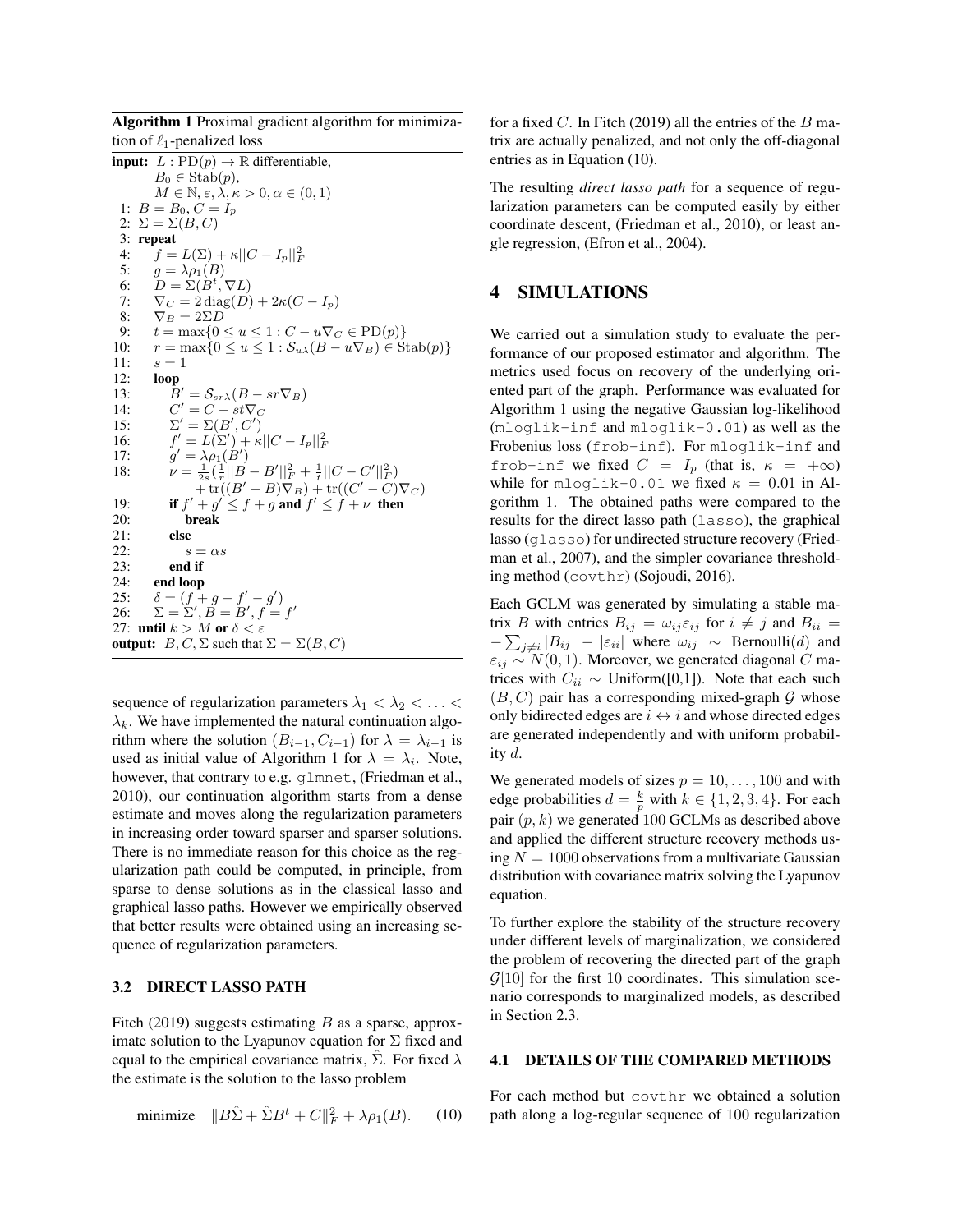parameters

$$
0 < \frac{\lambda_{\max}}{10^4} = \lambda_1 < \ldots < \lambda_{100} = \lambda_{\max}.
$$

For our methods we used  $\lambda_{\text{max}} = 6$ . For lasso,  $\lambda_{\text{max}}$ was the smallest penalization parameter such that the matrix B was diagonal. For glasso,  $\lambda_{\text{max}} = \max\{\hat{\Sigma}_{ij}\},$ resulting in a path similar to the default in the glasso R package, [\(Friedman et al., 2018\)](#page-9-21). For covariance thresholding (covthr) we obtained instead a solution path by thresholding the absolute values in the sample covariance matrix at its off-diagonal entries.

In Algorithm [1](#page-5-0) the relative convergence tolerance was  $\varepsilon = 10^{-4}$ , the maximum number of iterations was  $M =$ 100 and  $\alpha = 0.5$ .



Figure 2: Structure recovery simulation results. Average evaluation metrics (rows) as a function of the model size for different algorithms (colors).

Data was standardized, which means that all methods used the empirical correlation matrix,  $\hat{R}$ , of the sample, and for  $l$  asso we fixed  $C$  to the identity matrix. Finally, Algorithm [1](#page-5-0) was initialized with the stable and symmetric matrix  $B_0 = -\frac{1}{2}\hat{R}^{-1}$ 



<span id="page-6-1"></span>Figure 3: Recovery of marginalized model simulation results. Average evaluation metrics (rows) as a function of the model size for different algorithms (colors).

<span id="page-6-0"></span>

<span id="page-6-2"></span>Figure 4: Average run times as a function of the system size  $(p)$  for different methods (colors).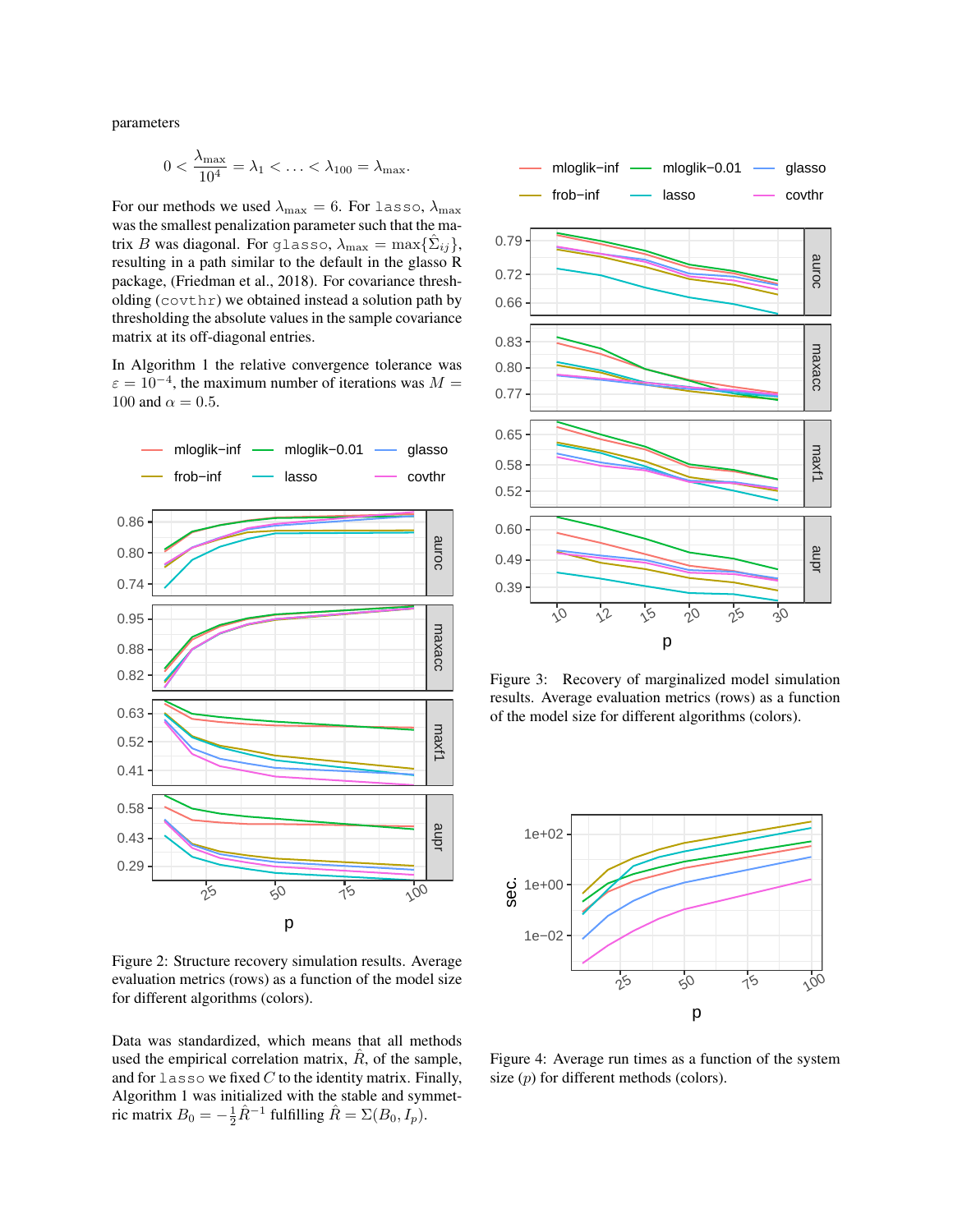## 4.2 RESULTS

Each method gives a solution path of graphs for a sequence of regularization parameters. We computed the following metrics to evaluate the methods:

- The path-wise maximum accuracy of edge recovery (maxacc).
- The path-wise maximum F1 score ( $maxf1$ ).
- The area under the ROC curves (auroc), obtained as the true positive rate vs the false positive rate for each value of the regularization parameter.
- The area under the precision-recall curves ( $aupr$ ), obtained as the precision vs the recall for each value of the regularization parameter.

All the above metrics were computed considering the graph recovery as a classification problem over the  $p(p-$ 1) off-diagonal elements of the adjacency matrix. In particular, undirected graphs obtained with the methods glasso and covthr are evaluated as directed graphs where each undirected edge is translated into the two possible directed edges.

Figure [2](#page-6-0) shows the results from the simulation experiments averaged over the 100 repetitions and the different edge densities, Figure [3](#page-6-1) shows the results from the simulation experiment with marginalized models.

From Figure [2](#page-6-0) we observe that among our proposed methods, using the negative log-likelihood was always better than the Frobenius loss. Across all simulations, mloglik-inf and mloglik-0.01 were clearly superiors to the other methods with respect to all our evaluation metrics. For these two methods the evaluations were highly similar with the exception of the precision-recall curve where mloglik-0.01 obtained consistently higher results, especially in the recovery of marginalized models. Moreover, we observe that frob-inf was superior to lasso in the recovery of the true graph with respect to almost all the metrics.

In Figure [4](#page-6-2) the average run times of the different methods are reported. We observe that there is practically no difference in the run times between fixing  $C = I_p$ (mloglik-inf) and allowing the estimation of a diagonal  $C$  matrix ( $m$ loglik-0.01). Also it is interesting to note that the run time of the lasso method is equal to the mloglik methods for large systems. While frob-inf requires approximately one order of magnitude more time to reach convergence (or the maximum number of iterations) then mloglik-inf. Given that each iteration of Algorithm [1](#page-5-0) is computationally more expensive using the negative log-likelihood than the Frobenius loss, we deduce that frob-inf requires in general a much higher number of iterations to converge.

## 5 PROTEIN-SIGNALING NETWORKS

We apply the proposed method with log-likelihood loss to the flow-cytometry data in [Sachs et al.](#page-9-6) [\(2005\)](#page-9-6) containing observations of 11 phosphorylated proteins and phospholipids from  $n = 7466$  cells. Data were recorded under nine different conditions consisting of nine different stimulatory and inhibitory interventions.

We apply the following procedure, inspired by stability selection methods (Meinshausen and Bühlmann, 2010).

- 1. Randomly split the observations in two subsets with the same cardinality: *Train* and *Test*.
- 2. Apply Algorithm [1](#page-5-0) using the estimated correlation matrix from *Test*, to obtain the estimated B matrices along a regularization path.
- 3. Fit the maximum-likelihood estimators (using a mi-nor modification of Algorithm [1](#page-5-0) with  $\lambda = 0$ ) for all the structures obtained in the previous point.
- 4. Select the structure that obtains the maximum likelihood with respect to the empirical covariance matrix of *Test*.

After repeating 200 times the above selection based on random-splitting we compute the number of times each edge was selected.

Figure [5](#page-8-5) shows the resulting graph obtained by retaining directed edges appearing in at least 85% of the repetitions.

We observe that the method retrieves edges consistent with the ground truth of conventionally accepted interactions [\(Sachs et al., 2005;](#page-9-6) [Meinshausen et al., 2016\)](#page-9-23). In particular, the estimated graph in Figure [5](#page-8-5) contains 8 of the 18 edges reported in [Sachs et al.](#page-9-6) [\(2005\)](#page-9-6), among them: the regulatory interactions between PKA and Mek, p38, Erk; the relationships JNK  $\leftarrow$  PKC  $\rightarrow$  p38; and PLC  $\rightarrow$  $PIP2 \leftarrow PIP3$ . We observe that our model estimate also some cycles, in particular the interactions  $PLC \leftrightarrow PIP2$ , JNK  $\leftrightarrow$  PKC  $\leftrightarrow$  P38 and Mek  $\leftrightarrow$  Raf which have been recovered in the literature by other approaches [\(Mein](#page-9-23)[shausen et al., 2016\)](#page-9-23).

## 6 DISCUSSION

We have presented a novel graphical model yielding a parametrization of covariance matrices via solutions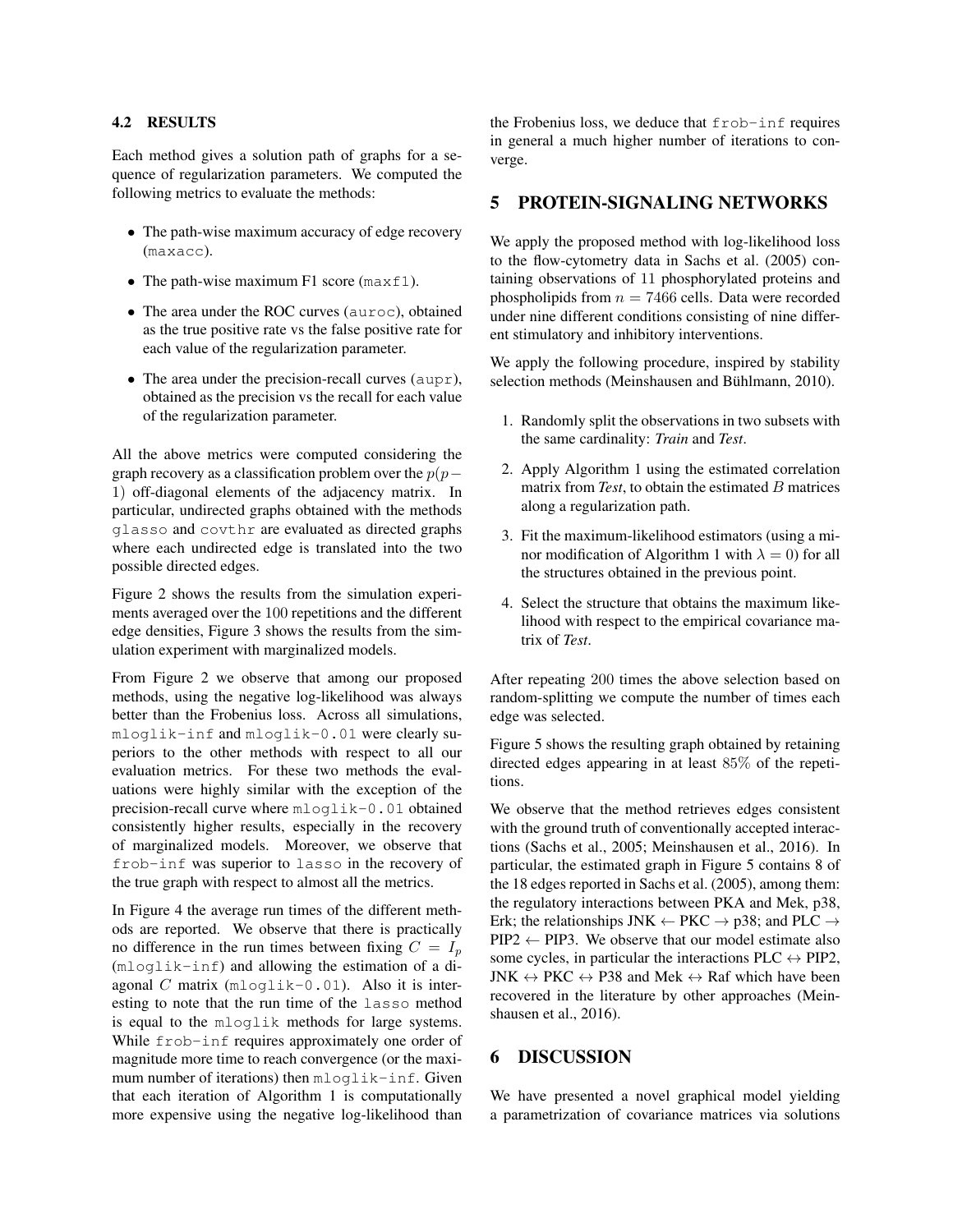

Figure 5: Estimated graph from data in [Sachs et al.](#page-9-6) [\(2005\)](#page-9-6). Self loops and bidirected edges are not plotted.

of the continuous Lyapunov equation with parameter matrices  $(B, C)$  compatible with a given mixed graph. Using a trek representation and a graphical projection we showed that also marginalized models can be parametrized by the continuous Lyapunov equation.

We investigated the performance of learning the directed part of the graph via penalized loss minimization where we fixed  $C$  to be a diagonal matrix. A similar approach was considered by [Fitch](#page-9-9) [\(2019\)](#page-9-9) where, moreover, the matrix C was fixed as the identity  $I_p$ . As shown in Section [2.3,](#page-2-4) marginalization may result in the C matrix being increasingly misspecified and non-diagonal, thus the general deterioration of the performances for mloglik-inf, mloglik-0.01, frob-inf and lasso as in our simulation experiment is to be expected.

It was pivotal for our implementation of the proximal gradient algorithm that gradients for the loss functions could be computed as efficiently as possible. This was achieved via the representation of the Jacobian of  $\Sigma(B, I)$  via Lyapunov equations and exploiting the adjoint of the linear operator  $\Sigma(B, \cdot)$ . When compared to the direct lasso path as proposed by [Fitch](#page-9-9) [\(2019\)](#page-9-9), our methods are computationally comparable, and even faster for larger systems, it appears. Moreover, our simulation experiment showed that minimizing the  $\ell_1$ penalized negative log-likelihood resulted in a more efficient estimator of the directed part of the graph than using the Frobenius loss.

### 6.1 FUTURE DIRECTIONS

One open problem is to estimate  $C$  as a non-diagonal, but sparse, matrix corresponding to the bidirected edges of the graph. This is particularly interesting when we consider data from a marginalized model. Imposing an additional penalty of the type  $\lambda \rho_1(C)$  the corresponding proximal gradient-step is easily implemented to jointly estimate sparse matrices  $(B, C)$ . However, the optimization problem becomes highly non-convex, and initial experiments suggest that the algorithm is easily trapped in local minima. We conjecture that these computational problems are closely related to the fundamental open problem of determining the joint identifiability of the B and C parameters from  $\Sigma$ . It is ongoing work to provide answers to such identifiability questions and to devise algorithms that are able to jointly estimate  $B$  and  $C$ .

## <span id="page-8-5"></span>6.2 REPRODUCIBILITY

Instructions and source files to replicate the examples and the experiments can be found at [https://github.com/gherardovarando/](https://github.com/gherardovarando/gclm_experiments) [gclm\\_experiments](https://github.com/gherardovarando/gclm_experiments). An R package is available from [https://github.com/gherardovarando/](https://github.com/gherardovarando/gclm) [gclm](https://github.com/gherardovarando/gclm), implementing Algorithm [1.](#page-5-0)

#### Acknowledgements

The authors thank Mathias Drton for insightful discussions and feedback. This work was supported by VIL-LUM FONDEN (grant 13358).

#### References

- <span id="page-8-4"></span>E. Anderson, Z. Bai, C. Bischof, S. Blackford, J. Demmel, J. Dongarra, J. Du Croz, A. Greenbaum, S. Hammarling, A. McKenney, and D. Sorensen. *LAPACK Users' Guide*. Society for Industrial and Applied Mathematics, Philadelphia, PA, third edition, 1999.
- <span id="page-8-3"></span>R. H. Bartels and G. W. Stewart. Solution of the matrix equation AX + XB = C. *Commun. ACM*, 15(9):820– 826, 1972.
- <span id="page-8-0"></span>K. Basso, A. A. Margolin, G. Stolovitzky, U. Klein, R. Dalla-Favera, and A. Califano. Reverse engineering of regulatory networks in human B cells. *Nature Genetics*, 37:382 – 390, 2005.
- <span id="page-8-1"></span>A. Beck and M. Tabulle. Gradient-based algorithms with applications to signal recovery problems. In D. Palomar and Y. Eldar, editors, *Convex Optimization in Signal Processing and Communications*, pages 42–88. Cambridge University Press, 2010.
- <span id="page-8-2"></span>R. Bhatia. A note on the Lyapunov equation. *Linear Algebra and its Applications*, 259:71 – 76, 1997.